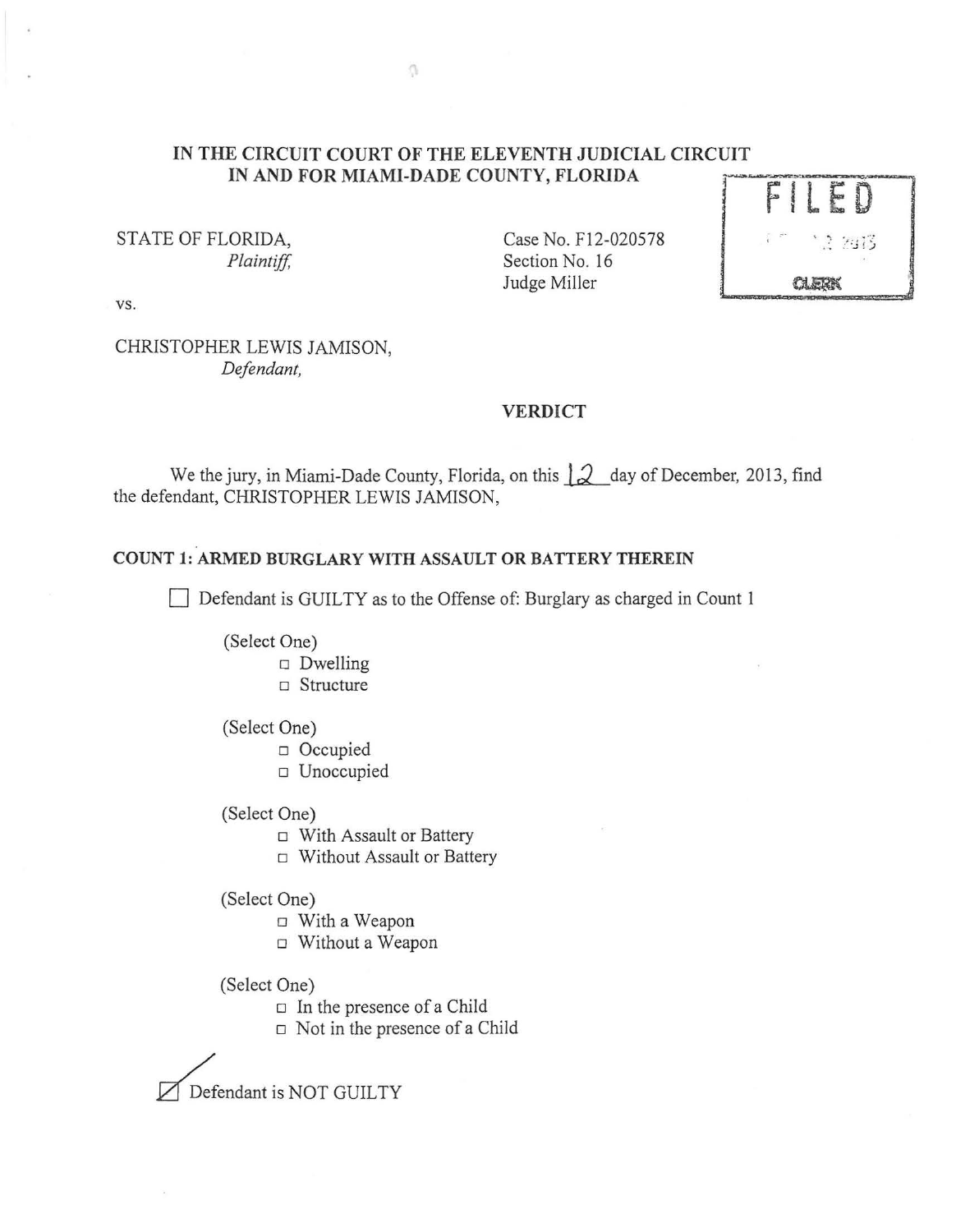### **COUNT 2: DOMESTIC BATTERY BY STRANGULATION**

 $\Box$  Defendant is GUILTY of Domestic Battery by Strangulation as charged in Count 2

(Select One)

- $\Box$  In the presence of a Child
- $\Box$  Not in the presence of a Child

Defendant is GUILTY of Battery, a Lesser Included Offense

**FIlE 0** 

Defendant is NOT GUILTY

# **COUNT 3: KIDNAPPING**

Defendant is GUILTY of Kidnapping as charged in Count 3

(Select One)

 $\Box$  In the presence of a Child

 $\Box$  Not in the presence of a Child

**Defendant is GUILTY of False Imprisonment, a Lesser Included Offense** 

(Select One)

 $\Box$  In the presence of a Child

 $\Box$  Not in the presence of a Child

Defendant is NOT GUILTY

# **COUNT 4: ROBBERY BY SUDDEN SNATCHING**

Defendant is GUILTY of Robbery by Sudden Snatching as charged in Count 4

(Select One)

 $\Box$  In the presence of a Child

 $\Box$  Not in the presence of a Child

Defendant is NOT GUILTY

# **COUNT 5: CRIMINAL MISCHIEF**

Defendant is GUILTY of Criminal Mischief as charged in Count 5

Defendant is NOT GUILTY